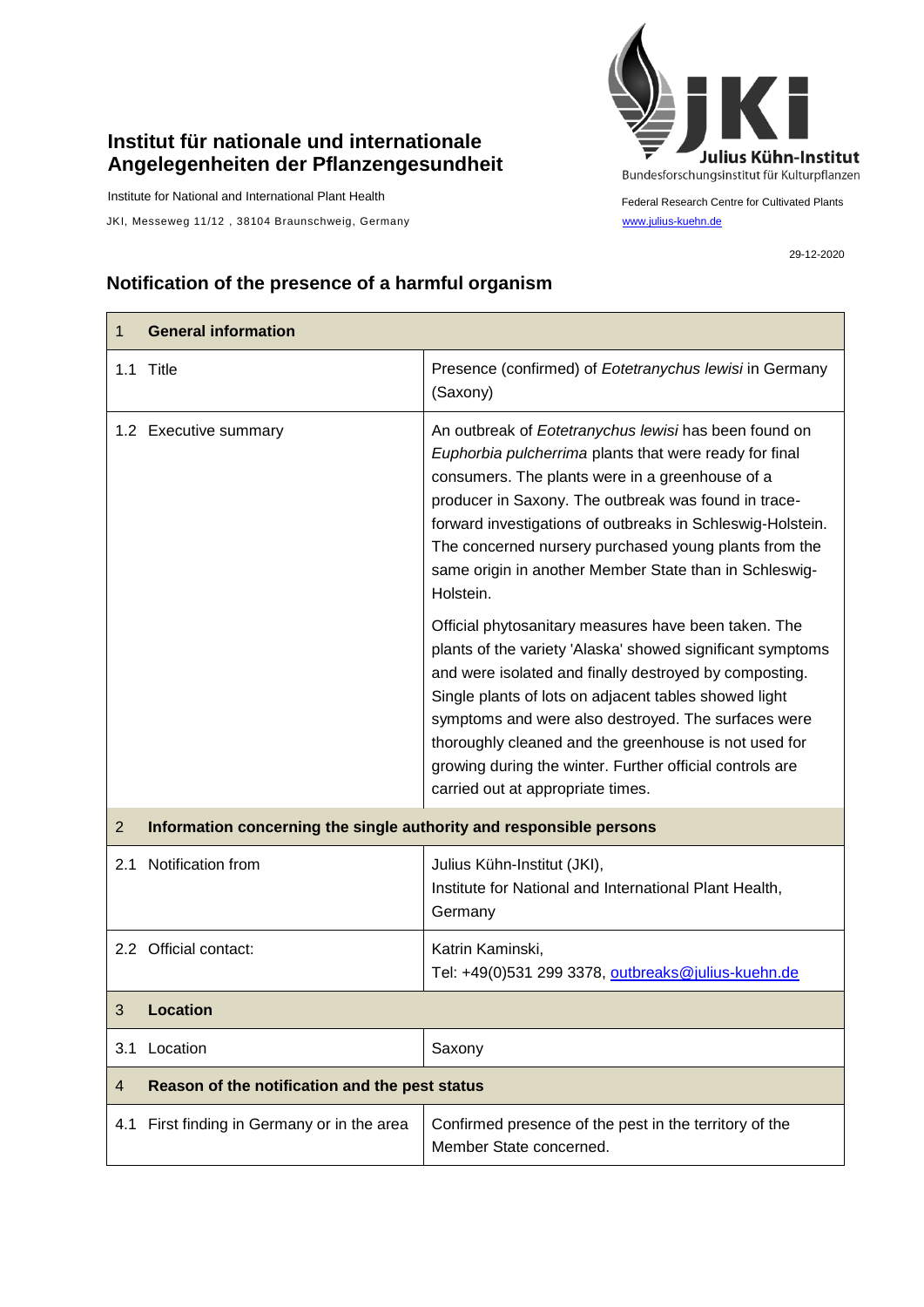|                  | 4.2 Pest status of the area where the<br>harmful organism has been found<br>present, after the official confirmation.                 | Transient: actionable, under eradication                                                                                                                                                                                                                                                                                           |  |
|------------------|---------------------------------------------------------------------------------------------------------------------------------------|------------------------------------------------------------------------------------------------------------------------------------------------------------------------------------------------------------------------------------------------------------------------------------------------------------------------------------|--|
|                  | 4.3 Pest status in Germany before the<br>official confirmation of the presence, or<br>suspected presence, of the harmful<br>organism. | Transient: actionable, under eradication                                                                                                                                                                                                                                                                                           |  |
|                  | 4.4 Pest status in Germany after the<br>official confirmation of the presence of<br>the harmful organism.                             | Transient: actionable, under eradication                                                                                                                                                                                                                                                                                           |  |
| 5                | Finding, sampling, testing and confirmation of the harmful organism                                                                   |                                                                                                                                                                                                                                                                                                                                    |  |
| 5.1              | How the presence or appearance of<br>the harmful organism was found.                                                                  | Trace back and forward inspection related to the specific<br>presence of the pest concerned.                                                                                                                                                                                                                                       |  |
|                  | 5.2 Date of finding:                                                                                                                  | 23-11-2020                                                                                                                                                                                                                                                                                                                         |  |
|                  | 5.3 Sampling for laboratory analysis.                                                                                                 | Visual inspections, sampling of symptomatic plant parts<br>(leaves) and suspicious pests.                                                                                                                                                                                                                                          |  |
|                  | 5.4 Name and address of the Laboratory                                                                                                | Staatliche Betriebsgesellschaft für Umwelt und<br>Landwirtschaft<br>Fachbereich 65 - Phytopathologie<br>Waldheimer Str. 219<br>Sachsen<br>01683 Nossen<br>Germany<br>Julius Kühn-Institut - Institut für nationale und<br>internationale Angelegenheiten der Pflanzengesundheit<br>Messeweg 11-12<br>38104 Braunschweig<br>Germany |  |
| 5.5 <sub>1</sub> | Diagnostic method                                                                                                                     | According to peer reviewed protocols PM 7/68 (1) -<br>Eotetranychus lewisi                                                                                                                                                                                                                                                         |  |
|                  |                                                                                                                                       | Barcoding sequencing of part of the Cytochrom-C-<br>Oxydase                                                                                                                                                                                                                                                                        |  |
|                  |                                                                                                                                       | -Gene subunit I (COI) followed by phylogenetic<br>comparision of the sequences with reference material from<br>previously identified material                                                                                                                                                                                      |  |
|                  |                                                                                                                                       | Other                                                                                                                                                                                                                                                                                                                              |  |
|                  | 5.6 Date of official confirmation of the<br>harmful organism's identity.                                                              | 10-12-2020                                                                                                                                                                                                                                                                                                                         |  |
| 6                | Infested area, and the severity and source of the outbreak in that area                                                               |                                                                                                                                                                                                                                                                                                                                    |  |
| 6.1              | Characteristics of the infested area<br>and its vicinity.                                                                             | Physically closed conditions: greenhouse. Plant to be<br>(re)planted or reproduced.                                                                                                                                                                                                                                                |  |